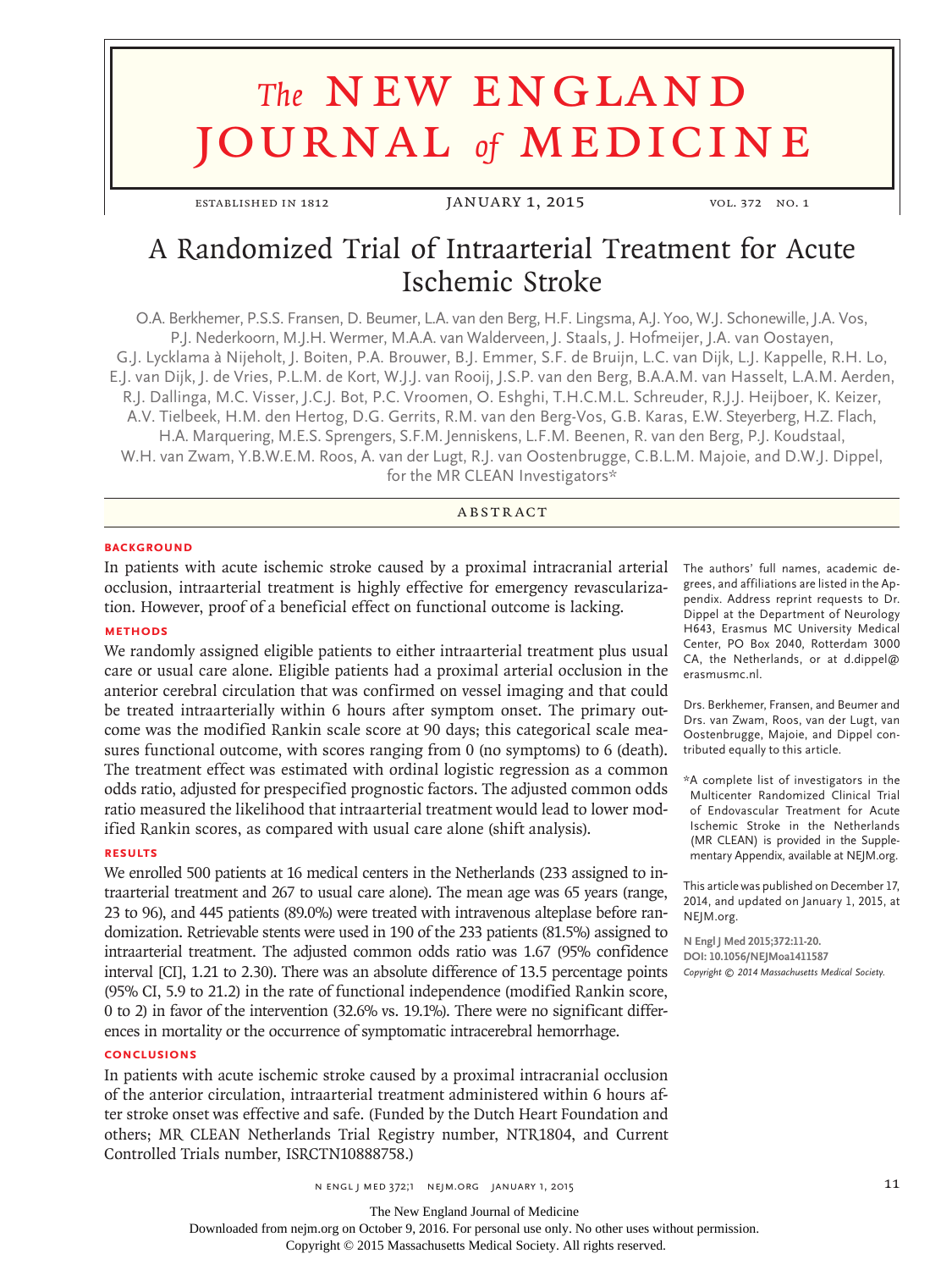$\prod_{\text{in } p}$ ntravenous alteplase administered within 4.5 hours after symptom onset is the only reperfusion therapy with proven efficacy in patients with acute ischemic stroke.<sup>1</sup> However, well-recognized limitations of this therapy include the narrow therapeutic time window and contraindications such as recent surgery, coagulation abnormalities, and a history of intracranial hemorrhage.2 Moreover, intravenous alteplase appears to be much less effective at opening proximal occlusions of the major intracranial arteries, which account for more than one third of cases of acute anterior-circulation stroke.3,4 Early recanalization after intravenous alteplase is seen in only about one third of patients with an occlusion of the internal-carotid-artery terminus,<sup>5</sup> and the prognosis without revascularization is generally poor for such patients.<sup>6</sup> For these reasons, intraarterial treatment is regarded as a potentially important component of the therapeutic armamentarium.

Intraarterial therapy can be broadly divided into chemical dissolution of clots with locally delivered thrombolytic agents and clot retrieval or thrombectomy with mechanical devices. Although early randomized trials and subsequent meta-analyses<sup>7</sup> showed a benefit of treatment with prourokinase<sup>8,9</sup> or urokinase,<sup>10</sup> their results are not directly applicable to current decision making about treatment because the control groups did not include intravenous alteplase, and mechanical approaches have largely replaced locally applied thrombolytic agents as first-line therapy.<sup>11</sup>

The neutral results of the recent randomized, controlled trials of intraarterial treatment have contributed to uncertainty regarding the efficacy of the catheter-based approach.12-14 Numerous questions have been raised concerning the design and conduct of these trials, including a relatively long interval before intraarterial treatment, the absence of pretreatment vascular imaging to confirm a proximal intracranial occlusion, and the limited use of third-generation mechanical thrombectomy devices such as retrievable stents. In the Multicenter Randomized Clinical Trial of Endovascular Treatment for Acute Ischemic Stroke in the Netherlands (MR CLEAN), we assessed whether intraarterial treatment plus usual care would be more effective than usual care alone in patients with a proximal arterial occlusion in the anterior cerebral circulation that could be treated intraarterially within 6 hours after symptom onset.

#### Methods

# **Study Design**

MR CLEAN was a pragmatic, phase 3, multicenter clinical trial with randomized treatment-group assignments, open-label treatment, and blinded end-point evaluation. Intraarterial treatment (intraarterial thrombolysis, mechanical treatment, or both) plus usual care (which could include intravenous administration of alteplase) was compared with usual care alone (control group) in patients with acute ischemic stroke and a proximal intracranial arterial occlusion of the anterior circulation that was confirmed on vessel imaging.

The study protocol (available with the full text of this article at NEJM.org) was approved by a central medical ethics committee and the research board of each participating center. All patients or their legal representatives provided written informed consent before randomization.

Members of the executive committee and the local investigators designed the study, collected and analyzed the data, wrote the manuscript, and made the decision to submit the manuscript for publication. The authors vouch for the accuracy and completeness of the data and for the fidelity of this report to the study protocol. The study sponsors were not involved in the study design, study conduct, protocol review, or manuscript preparation or review.

#### **Patients and Participating Centers**

The study was conducted at 16 centers in the Netherlands. Patients were 18 years of age or older (no upper age limit) with acute ischemic stroke caused by an intracranial occlusion in the anterior circulation artery. Initiation of intraarterial treatment had to be possible within 6 hours after stroke onset. Eligible patients had an occlusion of the distal intracranial carotid artery, middle cerebral artery (M1 or M2), or anterior cerebral artery (A1 or A2), established with computed tomographic (CT) angiography (CTA), magnetic resonance angiography (MRA), or digital-subtraction angiography (DSA), and a score of 2 or higher on the National Institutes of Health Stroke Scale (NIHSS; range, 0 to 42, with higher scores indicating more severe neurologic deficits). Inclusion of patients with an additional extracranial internal-carotid-artery occlusion or dissection was left to the judgment of the treating physician. Detailed inclusion and exclusion criteria are listed in the

loľ. *A Quick Take is available at NEJM.org*

The New England Journal of Medicine

Downloaded from nejm.org on October 9, 2016. For personal use only. No other uses without permission.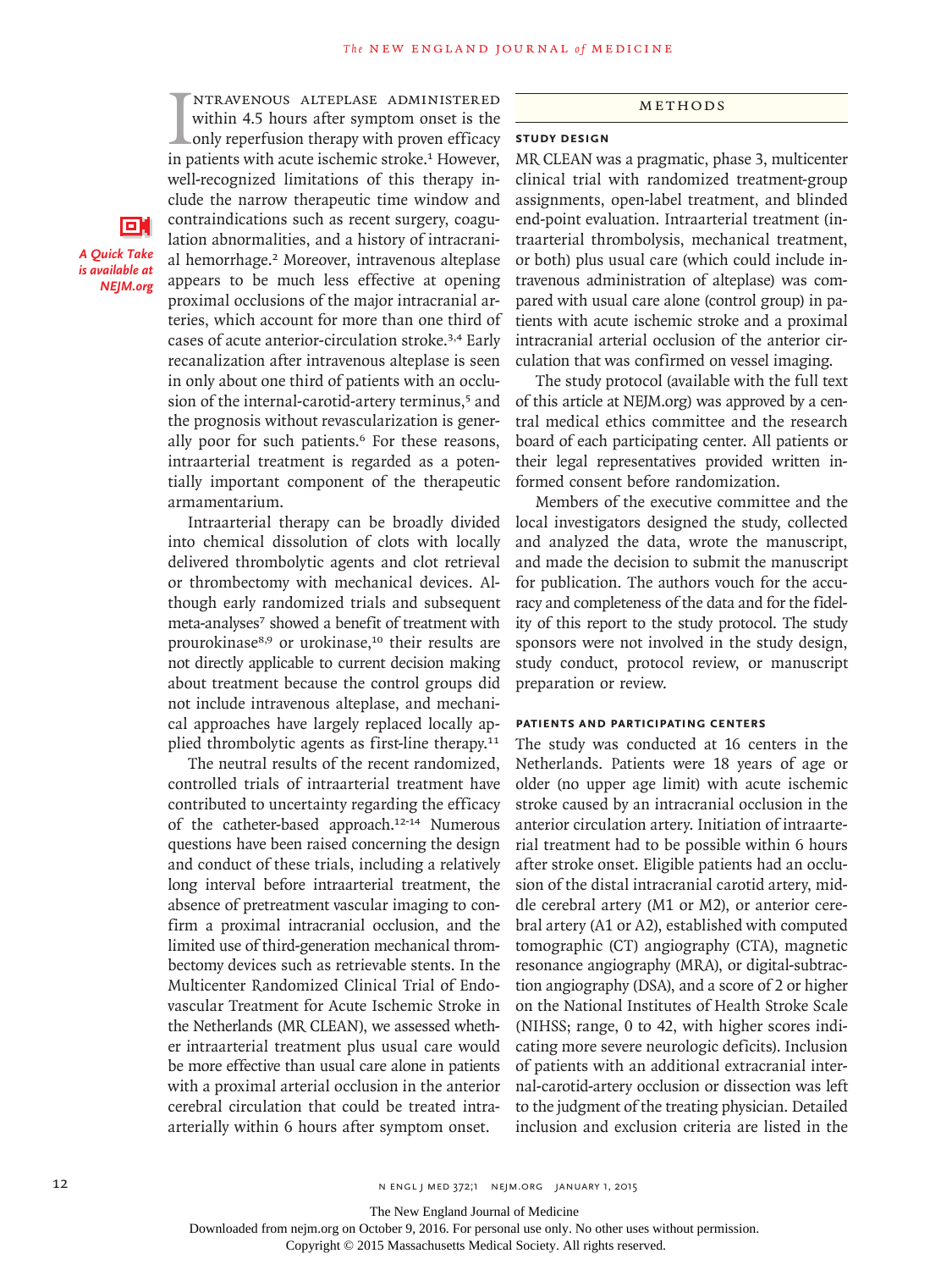study protocol. We did not keep a log of patients who were screened for eligibility.

# **Randomization**

The randomization procedure was Web-based, with the use of permuted blocks. We stratified randomization according to medical center, use of intravenous alteplase (yes or no), planned treatment method (mechanical or other), and stroke severity (NIHSS score of ≤14 or >14).

# **Intervention**

Intraarterial treatment consisted of arterial catheterization with a microcatheter to the level of occlusion and delivery of a thrombolytic agent, mechanical thrombectomy, or both. The method of intraarterial treatment was left to the discretion of the local interventionist.

The use of alteplase or urokinase for intraarterial thrombolysis was allowed in this trial, with a maximum dose of 90 mg of alteplase or 1,200,000 IU of urokinase. The dose was restricted to 30 mg of alteplase or 400,000 IU of urokinase if intravenous alteplase was given. Mechanical treatment could involve thrombus retraction, aspiration, wire disruption, or use of a retrievable stent.

Only devices that had received U.S. Food and Drug Administration approval or a Conformité Européenne (CE) marking and were approved by the steering committee could be used in the trial. One or more members of each intervention team had to have completed at least five full procedures with a particular type of device.<sup>15</sup>

#### **Outcome and Safety Measures**

The primary outcome was the score on the modified Rankin scale at 90 days. The modified Rankin scale is a 7-point scale ranging from 0 (no symptoms) to 6 (death). A score of 2 or less indicates functional independence.<sup>16</sup>

Secondary outcomes included the NIHSS score at 24 hours and at 5 to 7 days or discharge if earlier, activities of daily living measured with the Barthel index, and the health-related quality of life measured with the EuroQol Group 5-Dimension Self-Report Questionnaire at 90 days.<sup>17,18</sup> We examined the following prespecified dichotomizations of the modified Rankin score: 0 or 1 versus 2 to 6, 0 to 2 versus 3 to 6, and 0 to 3 versus 4 to 6. Imaging outcomes included arterial recanalization measured with CTA or MRA at 24

hours and the final infarct volume on noncontrast CT at 5 to 7 days.

Safety variables included hemorrhagic complications, progression of ischemic stroke, new ischemic stroke into a different vascular territory, and death. If neurologic deterioration developed, additional neuroimaging was required. Symptomatic intracranial hemorrhage was defined as neurologic deterioration (an increase of 4 or more points in the score on the NIHSS) and evidence of intracranial hemorrhage on imaging studies. Local neurologists were aware of the treatment-group assignments and reported serious adverse events through our Web-based database or by fax or e-mail.

#### **Clinical and Radiologic Assessment**

All patients underwent clinical assessment (including determination of the NIHSS score) at baseline, after 24 hours, and at 5 to 7 days or at discharge if earlier. A single experienced trial investigator, who was unaware of the treatmentgroup assignments, conducted the follow-up interviews at 90 days by telephone with the patient, proxy, or health care provider. This interview provided reports for the assessment of the modified Rankin score by reviewers who remained unaware of the treatment-group assignments.16-18

The imaging committee evaluated the findings on baseline noncontrast CT for the Alberta Stroke Program Early Computed Tomography Score (ASPECTS; range, 0 to 10, with 1 point subtracted for any evidence of early ischemic change in each defined region on the CT scan),<sup>19</sup> baseline vessel imaging (CTA, MRA, or DSA) for the location of the occlusion, and follow-up CTA or MRA at 24 hours for vessel recanalization. Recanalization was classified as complete or not complete and was further evaluated with the use of the modified Arterial Occlusive Lesion score (see the Supplementary Appendix, available at NEJM.org, for details about scales).<sup>20,21</sup> Followup CT scans obtained at 5 days were assessed for the presence of intracranial hemorrhage.<sup>22</sup> All neuroimaging studies were evaluated by two neuroradiologists who were unaware of the treatment-group assignments. The final infarct volume on the follow-up CT scan was assessed with the use of an automated, validated algorithm.<sup>23</sup> An independent core laboratory assessed angiographic outcomes on DSA imaging, using the modified Thrombolysis in Cerebral Infarction

The New England Journal of Medicine

Downloaded from nejm.org on October 9, 2016. For personal use only. No other uses without permission.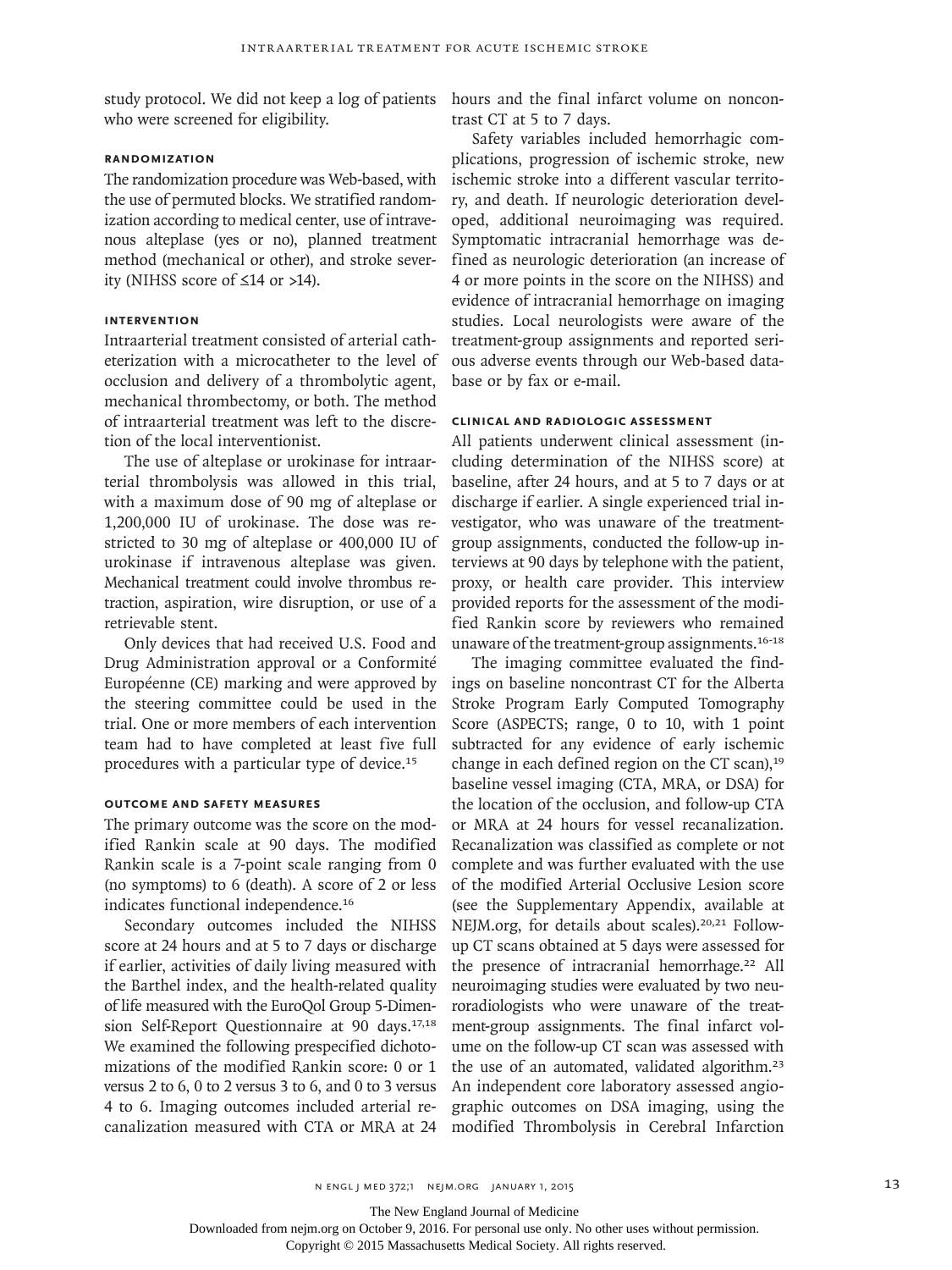(TICI) score, which ranges from 0 (no reperfusion) to 3 (complete reperfusion). $21$ 

# **Statistical Analysis**

All analyses were based on the intention-to-treat principle. The primary effect variable was the adjusted common odds ratio for a shift in the direction of a better outcome on the modified Rankin scale; this ratio was estimated with multivariable ordinal logistic regression.<sup>24</sup> We calculated an adjusted odds ratio for all possible cutoff values on the modified Rankin scale to assess the consistency of effect and the plausibility of proportionality of the odds ratio. The adjusted common odds ratio and all secondary effect variables were adjusted for potential imbalances in the following major prognostic variables between the intervention group and the control group: age; stroke severity (NIHSS score) at baseline; time from stroke onset to randomization; status with respect to previous stroke, atrial fibrillation, and diabetes mellitus; and occlusion of the internalcarotid-artery terminus (yes vs. no).<sup>25</sup> We imputed missing values of baseline variables that were used to adjust the regression models of treatment effect on primary and secondary outcomes with mean or mode, as applicable. No outcomes were imputed, except for single missing values of items on the NIHSS at 24 hours and at 5 to 7 days or discharge. Patients who died were not assigned NIHSS scores and were not included in analyses of such scores.

The adjusted and unadjusted common odds ratios are reported with 95% confidence intervals to indicate statistical precision. Binary outcomes were analyzed with logistic regression and are reported as adjusted and unadjusted odds ratios with 95% confidence intervals. All P values are two-sided.

Treatment-effect modification was explored in prespecified subgroups of patients, defined by NIHSS score (2 to 15, 16 to 19, or  $\geq$ 20), age ( $\geq$ 80 years or <80 years), occlusion of the internalcarotid-artery terminus (yes or no), additional extracranial internal-carotid-artery occlusion (yes or no), time from stroke onset to randomization (≤120 minutes or >120 minutes), and ASPECTS (0 to 4, 5 to 7, or 8 to 10). The statistical significance of possible differences between subgroups in the treatment effect was tested with interaction terms. No adjustments for multiple tests were made. All analyses were performed with the use of the Stata/SE statistical package, version 13.1 (StataCorp).

Assuming a 10% crossover rate,<sup>26</sup> we calculated that a sample of 500 patients (250 patients in each group) would yield a power of 82%, at a significance level of 0.05, to detect a treatment effect that resulted in an absolute increase of 10 percentage points in the proportion of patients with a modified Rankin score of 0 to 3 in the intervention group as compared with the proportion in the control group.

### **RESULTS**

**Randomization and Baseline Characteristics** Between December 2010 and March 2014, a total of 502 patients underwent randomization in 16 Dutch centers. Two patients, whose representatives withdrew consent immediately after randomization and assignment to the control group, could not be included in the intention-to-treat analysis.

The mean age of the 500 study participants was 65 years (range, 23 to 96); 292 participants (58.4%) were men. Risk factors for a poor outcome, clinical risk factors for stroke, and aspects of prerandomization treatment were evenly distributed between the two treatment groups (Table 1, and Table S1 in the Supplementary Appendix).

### **Treatment Assignments and Crossovers**

In total, 233 patients (46.6%) were assigned to the intervention group and 267 patients (53.4%) were assigned to the control group. One patient received intraarterial treatment after being assigned to the control group. Intraarterial treatment was never initiated in 17 patients (7.3%) assigned to the intervention group (Fig. S1 in the Supplementary Appendix).

#### **Intervention Details**

Actual intraarterial therapy (with or without mechanical thrombectomy) was performed in 196 of the 233 patients in the intervention group (84.1%). In 88 patients (37.8%), general anesthesia was used. A simultaneous second revascularization procedure (acute cervical carotid stenting) was performed in 30 patients (12.9%).

Mechanical treatment was performed in 195 of the 233 patients (83.7%). Retrievable stents were used in 190 patients (81.5%), and other devices were used in 5 patients (2.1%) (Table S2 in the Supplementary Appendix). Additional intraarterial thrombolytic agents were given to 24 patients (10.3%).

Intraarterial thrombolytic agents were used as monotherapy in 1 of the 233 patients (0.4%).

Downloaded from nejm.org on October 9, 2016. For personal use only. No other uses without permission.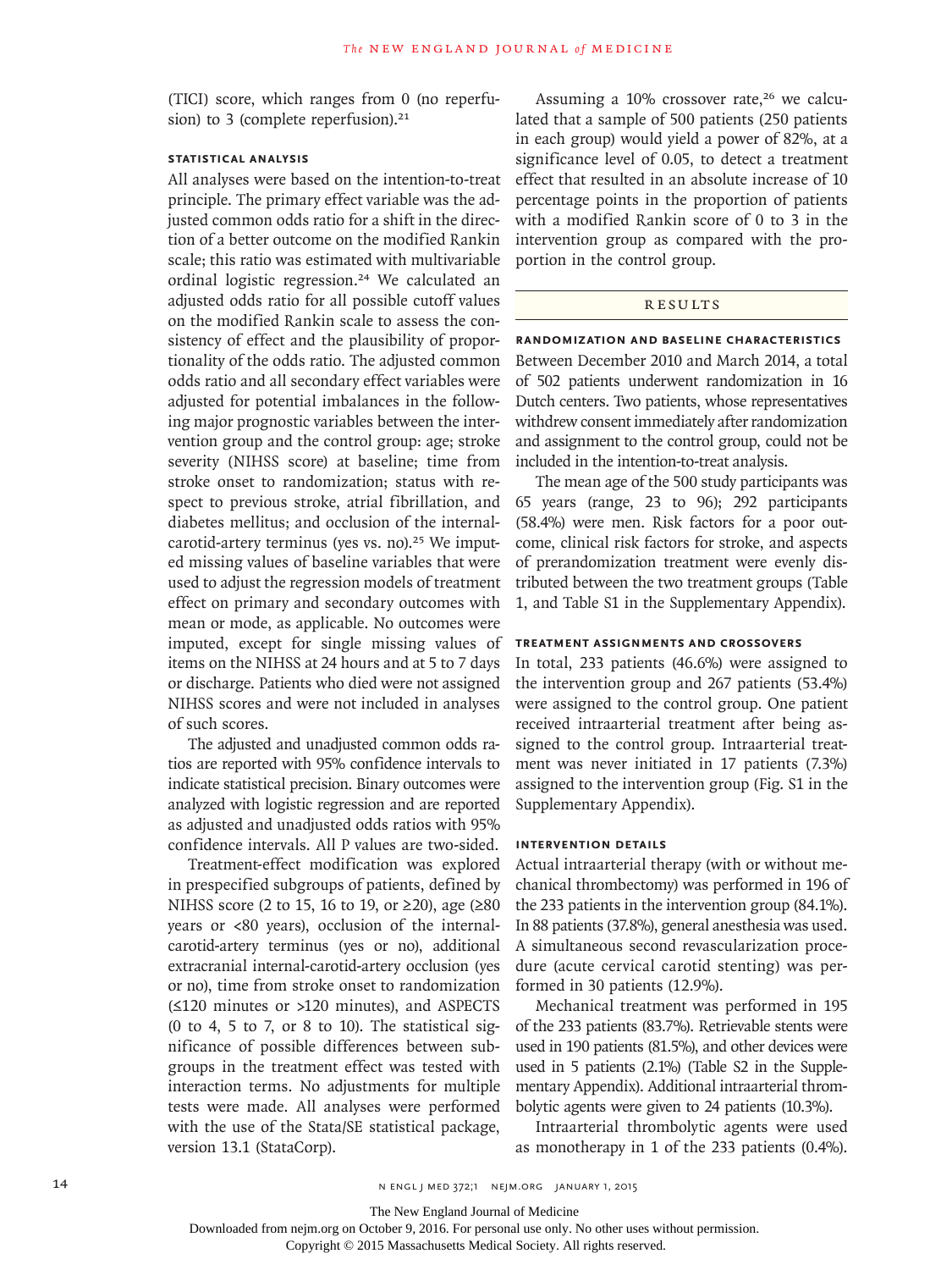| Table 1. Baseline Characteristics of the 500 Patients.*       |                             |                        |
|---------------------------------------------------------------|-----------------------------|------------------------|
| Characteristic                                                | Intervention<br>$(N = 233)$ | Control<br>$(N = 267)$ |
| $Age - yr$                                                    |                             |                        |
| Median                                                        | 65.8                        | 65.7                   |
| Interquartile range                                           | $54.5 - 76.0$               | $55.5 - 76.4$          |
| Male sex - no. $(%)$                                          | 135 (57.9)                  | 157 (58.8)             |
| NIHSS score†                                                  |                             |                        |
| Median (interquartile range)                                  | $17(14-21)$                 | $18(14-22)$            |
| Range                                                         | $3 - 30$                    | $4 - 38$               |
| Location of stroke in left hemisphere $-$ no. (%)             | 116 (49.8)                  | 153 (57.3)             |
| History of ischemic stroke $-$ no. (%)                        | 29 (12.4)                   | 25(9.4)                |
| Atrial fibrillation - no. (%)                                 | 66 (28.3)                   | 69 (25.8)              |
| Diabetes mellitus - no. (%)                                   | 34 (14.6)                   | 34 (12.7)              |
| Prestroke modified Rankin scale score - no. (%) :             |                             |                        |
| 0                                                             | 190 (81.5)                  | 214(80.1)              |
| $\mathbf{1}$                                                  | 21(9.0)                     | 29 (10.9)              |
| $\overline{2}$                                                | 12(5.2)                     | 13(4.9)                |
| >2                                                            | 10(4.3)                     | 11(4.1)                |
| Systolic blood pressure - mm Hg                               | $146 \pm 26.0$              | $145 \pm 24.4$         |
| Treatment with IV alteplase - no. (%)                         | 203 (87.1)                  | 242 (90.6)             |
| Time from stroke onset to start of IV alteplase - min         |                             |                        |
| Median                                                        | 85                          | 87                     |
| Interquartile range                                           | $67 - 110$                  | $65 - 116$             |
| ASPECTS - median (interquartile range)                        | $9(7-10)$                   | $9(8-10)$              |
| Intracranial arterial occlusion - no./total no. (%)           |                             |                        |
| Intracranial ICA                                              | 1/233(0.4)                  | $3/266$ (1.1)          |
| ICA with involvement of the M1 middle cerebral artery segment | 59/233 (25.3)               | 75/266 (28.2)          |
| M1 middle cerebral artery segment                             | 154/233 (66.1)              | 165/266 (62.0)         |
| M2 middle cerebral artery segment                             | 18/233(7.7)                 | 21/266(7.9)            |
| A1 or A2 anterior cerebral artery segment                     | 1/233(0.4)                  | 2/266(0.8)             |
| Extracranial ICA occlusion - no./total no. (%)  **            | 75/233 (32.2)               | 70/266 (26.3)          |
| Time from stroke onset to randomization — min††               |                             |                        |
| Median                                                        | 204                         | 196                    |
| Interquartile range                                           | $152 - 251$                 | 149-266                |
| Time from stroke onset to groin puncture - min                |                             |                        |
| Median                                                        | 260                         | <b>NA</b>              |
| Interquartile range                                           | 210-313                     |                        |

\* The intervention group was assigned to intraarterial treatment plus usual care, and the control group was assigned to usual care alone. Plus–minus values are means ±SD. ICA denotes internal carotid artery, IV intravenous, and NA not applicable.

† Scores on the National Institutes of Health Stroke Scale (NIHSS) range from 0 to 42, with higher scores indicating more severe neurologic deficits. The NIHSS is a 15-item scale, and values for 30 of the 7500 items were missing (0.4%). The highest number of missing items for a single patient was 6.

‡ Scores on the modified Rankin scale of functional disability range from 0 (no symptoms) to 6 (death). A score of 2 or less indicates functional independence.

Data on systolic blood pressure at baseline were missing for one patient assigned to the control group.

¶ The Alberta Stroke Program Early Computed Tomography Score (ASPECTS) is a measure of the extent of stroke. Scores ranges from 0 to 10, with higher scores indicating fewer early ischemic changes. Scores were not available for four patients assigned to the control group: noncontrast computed tomography was not performed in one patient, and three patients had strokes in the territory of the anterior cerebral artery.

‖ Vessel imaging was not performed in one patient in the control group, so the level of occlusion was not known.

\*\* Extracranial ICA occlusions were reported by local investigators.

†† Data were missing for two patients in the intervention group.

The New England Journal of Medicine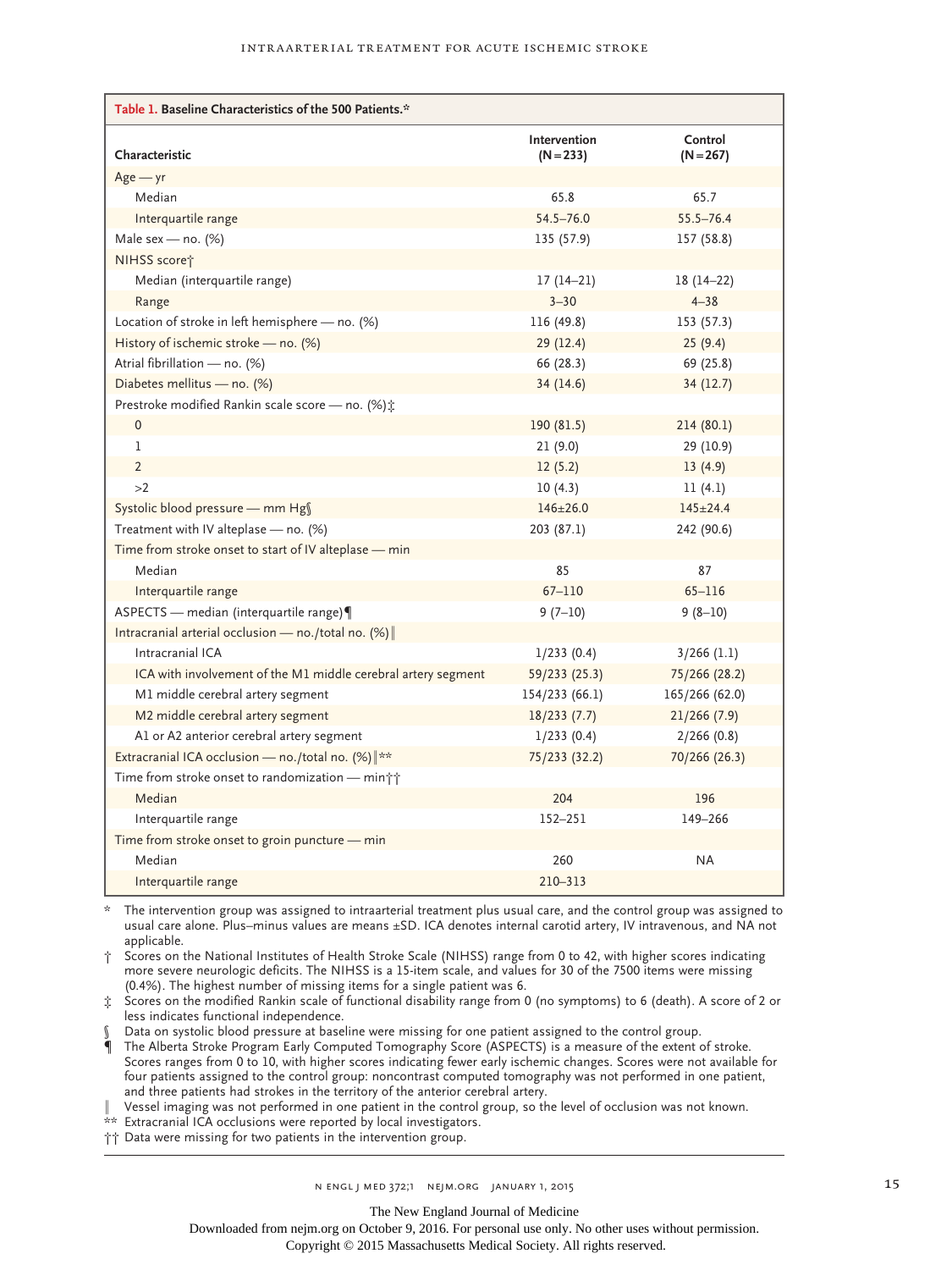No intervention was given in 37 patients (15.9%) (Fig. S1 in the Supplementary Appendix).

# **Primary Outcome**

modified Rankin scale at 90 days) were complete. There was a shift in the distribution of the

Data on the primary outcome (the score on the ries of the modified Rankin scale, except for primary-outcome scores in favor of the interven-functionally independent (modified Rankin score, tion. The adjusted common odds ratio was 1.67 (95% confidence interval [CI], 1.21 to 2.30) (Table 2). The shift toward better outcomes in favor of the intervention was consistent for all categodeath (Fig. 1). The absolute between-group difference in the proportion of patients who were

| Table 2. Primary and Secondary Outcomes and Treatment Effects.*                              |                             |                                         |                      |                                     |                              |  |  |
|----------------------------------------------------------------------------------------------|-----------------------------|-----------------------------------------|----------------------|-------------------------------------|------------------------------|--|--|
| Outcome                                                                                      | Intervention<br>$(N = 233)$ | Control<br>$(N = 267)$                  | Effect<br>Variable   | Unadjusted<br><b>Value (95% CI)</b> | Adjusted<br>Value (95% CI) ; |  |  |
| Primary outcome: modified Rankin scale<br>score at 90 days - median<br>(interquartile range) | 3(2 to 5)                   | 4(3 to 5)                               | Common<br>odds ratio | 1.66 (1.21 to 2.28)                 | 1.67 (1.21 to 2.30)          |  |  |
| Secondary outcomes                                                                           |                             |                                         |                      |                                     |                              |  |  |
| Clinical outcomes                                                                            |                             |                                         |                      |                                     |                              |  |  |
| Modified Rankin score of 0 or 1<br>at 90 days - no. (%)                                      | 27(11.6)                    | 16(6.0)                                 | Odds ratio           | 2.06 (1.08 to 3.92)                 | 2.07 (1.07 to 4.02)          |  |  |
| Modified Rankin score of 0-2<br>at 90 days - no. (%)                                         | 76 (32.6)                   | 51(19.1)                                | Odds ratio           | 2.05 (1.36 to 3.09)                 | 2.16 (1.39 to 3.38)          |  |  |
| Modified Rankin score of 0-3<br>at 90 days - no. (%)                                         | 119(51.1)                   | 95 (35.6)                               | Odds ratio           | 1.89 (1.32 to 2.71)                 | 2.03 (1.36 to 3.03)          |  |  |
| NIHSS score after 24 hr - median<br>(interquartile range) ±                                  | 13 (6 to 20)                | 16 (12 to 21)                           | <b>Beta</b>          | $2.6$ (1.2 to 4.1)                  | $2.3$ (1.0 to 3.5)           |  |  |
| NIHSS score at 5-7 days or dis-<br>charge - median (inter-<br>quartile range) (              | 8 (2 to 17)                 | 14 (7 to 18)                            | Beta                 | 3.2 (1.7 to 4.7)                    | 2.9 (1.5 to 4.3)             |  |  |
| Barthel index of 19 or 20 at 90 days<br>$-$ no./total no. (%)                                | 99/215 (46.0)               | 73/245 (29.8)                           | Odds ratio           | $2.0$ (1.3 to 2.9)                  | $2.1$ (1.4 to 3.2)           |  |  |
| EQ-5D score at 90 days - median<br>(interquartile range)                                     |                             | 0.69 (0.33 to 0.85) 0.66 (0.30 to 0.81) | <b>Beta</b>          | 0.08 (0.00 to 0.15)                 | $0.06$ (-0.01 to 0.13)       |  |  |
| Imaging outcomes                                                                             |                             |                                         |                      |                                     |                              |  |  |
| No intracranial occlusion on fol-<br>low-up CT angiography -<br>no./total no. (%)**          | 141/187(75.4)               | 68/207 (32.9)                           | Odds ratio           | 6.27 (4.03 to 9.74)                 | 6.88 (4.34 to 10.94)         |  |  |
| Final infarct volume on CT++                                                                 |                             |                                         |                      |                                     |                              |  |  |
| Patients evaluated - no. (%)                                                                 | 138 (59.2)                  | 160 (59.9)                              |                      |                                     |                              |  |  |
| Median (interquartile range) -<br>ml                                                         | 49 (22 to 96)               | 79 (34 to 125)                          | <b>Beta</b>          | 20 (3 to 36)                        | 19 (3 to 34)                 |  |  |

CT denotes computed tomography.

† Values were adjusted for age; NIHSS score at baseline; time from stroke onset to randomization; status with respect to previous stroke,

atrial fibrillation, and diabetes mellitus; and occlusion of the internal-carotid-artery terminus (yes vs. no).

‡ The NIHSS score was determined for survivors only. The score was not available for 20 patients: 12 died before assessment was finished, and 8 had missing scores.

The NIHSS score was determined for survivors only. The score was not available for 74 patients: 56 died before assessment was finished, and 18 had missing scores.

The Barthel index is an ordinal scale for measuring performance of activities of daily living. Scores ranges from 0 to 20, with 0 indicating severe disability and 19 or 20 indicating no disability that interferes with daily activities.

The EuroQoL Group 5-Dimension Self-Report Questionnaire (EQ-5D) is a standardized instrument for the measurement of health status. Scores range from −0.33 to 1.00, with higher scores indicating a better quality of life.

Data for follow-up CT angiography were not available for 106 patients owing to imminent death or death (24 patients), decreased kidney function (13 patients), insufficient scan quality (5 patients), and other reasons (64 patients).

†† Data for final infarct volume on noncontrast CT (performed at 3 to 9 days) were missing for 202 patients because of death (52 patients), hemicraniectomy (21 patients), technical errors with automated assessment (14 patients), or insufficient scan quality (5 patients) or because CT was not performed for reasons other than death (110 patients).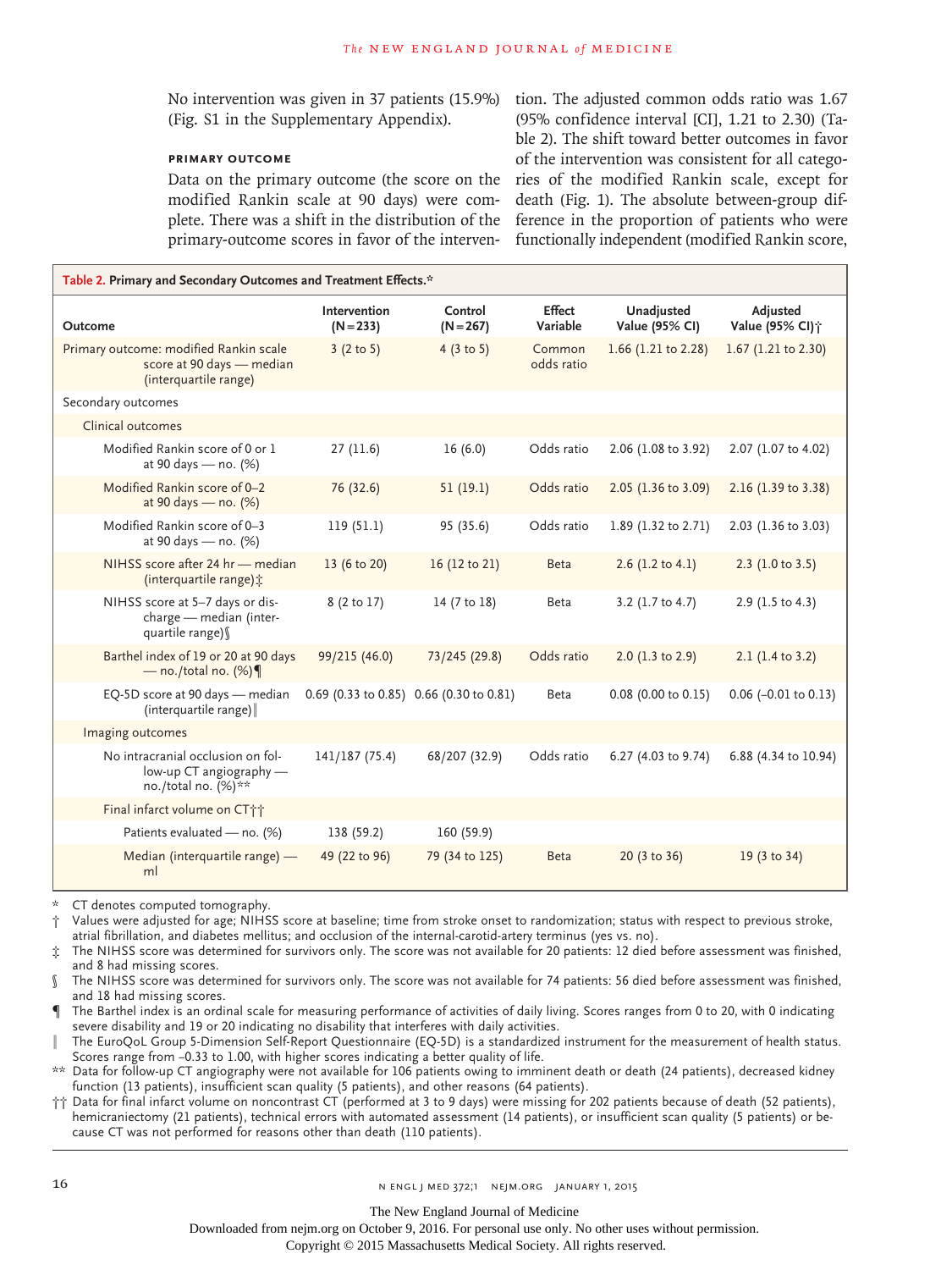0 to 2) was 13.5 percentage points (95% CI, 5.9 to 21.2) in favor of the intervention (32.6% vs. 19.1%), with an adjusted odds ratio of 2.16 (95% CI, 1.39 to 3.38) (Table 2).

# **Secondary Outcomes**

All clinical and imaging secondary outcomes favored the intervention (Table 2, and Table S3 in the Supplementary Appendix). The NIHSS score after 5 to 7 days was, on average, 2.9 points (95% CI, 1.5 to 4.3) lower in the intervention group than in the control group.

Data on recanalization after 24 hours, assessed by means of CTA, were available for 394 patients. An absence of residual occlusion at the target site was more common in the intervention group (141 of 187 patients [75.4%]) than in the control group (68 of 207 patients [32.9%]) (Table 2). Data on infarct volume were available for 298 of 500 patients; the between-group difference in volume (19 ml; 95% CI, 3 to 34) favored the intervention group (Table 2). Good reperfusion (modified TICI score, 2b or 3) was achieved in 115 of 196 patients (58.7%) in the intervention group (Table S4 in the Supplementary Appendix).

# **Safety**

There was no significant between-group difference in the occurrence of serious adverse events during the 90-day follow-up period  $(P=0.31)$ (Table 3). However, 13 of the 233 patients (5.6%) in the intervention group had clinical signs of a new ischemic stroke in a different vascular territory within 90 days, whereas only 1 of the 267 patients (0.4%) in the control group did so. There was no significant difference in mortality at 7, 30, or 90 days of follow-up.

Procedure-related complications in the intervention group included embolization into new territories outside the target downstream territory of the occluded vessel in 20 of the 233 patients (8.6%), procedure-related vessel dissections in 4 patients (1.7%), and vessel perforations in 2 patients (0.9%).

#### **Subgroup Analyses**

There were no significant interactions between subgroups and treatment effect. The treatment effect remained consistent in all predefined subgroups, including those based on age (<80 years or ≥80 years), NIHSS score (2 to 15, 16 to 19, or ≥20), and ASPECTS (0 to 4, 5 to 7, or 8 to 10) (Fig. S2 in the Supplementary Appendix). The point



**Figure 1. Modified Rankin Scale Scores at 90 Days in the Intention-to-Treat Population.**

Shown is the distribution of scores on the modified Rankin scale. Scores range from 0 to 6, with 0 indicating no symptoms, 1 no clinically significant disability, 2 slight disability (patient is able to look after own affairs without assistance but is unable to carry out all previous activities), 3 moderate disability (patient requires some help but is able to walk unassisted), 4 moderately severe disability (patient is unable to attend to bodily needs without assistance and unable to walk unassisted), 5 severe disability (patient requires constant nursing care and attention), and 6 death. There was a significant difference between the intervention group and the control group in the overall distribution of scores in an analysis with univariable ordinal regression (common odds ratio, 1.66; 95% CI, 1.21 to 2.28), as well as after adjustment of the treatment effect for age; National Institutes of Health Stroke Scale score at baseline; time from stroke onset to randomization; status with respect to previous stroke, atrial fibrillation, and diabetes mellitus; and occlusion of the internal-carotid-artery terminus (yes vs. no) in an analysis with multivariable regression (adjusted common odds ratio, 1.67; 95% CI, 1.21 to 2.30). In the control group, only 1 patient (0.4%) had a modified Rankin score of 0.

estimate for treatment effect in the subgroup with ASPECTS of 0 to 4 was close to unity but with a wide confidence interval (adjusted common odds ratio, 1.09; 95% CI, 0.14 to 8.46).

# Discussion

Our results show that patients with acute ischemic stroke caused by a proximal intracranial arterial occlusion of the anterior circulation have a benefit with respect to functional recovery when intraarterial treatment is administered within 6 hours after stroke onset. This treatment leads to a clinically significant increase in functional independence in daily life by 3 months, without an increase in mortality.

Our findings stand in clear distinction to those of recent randomized, controlled trials that failed to show a benefit of intraarterial treatment.<sup>12,13</sup> Approximately 90% of patients in each treatment group of MR CLEAN received intravenous al-

n engl j med 372;1 nejm.org january 1, 2015 17

Downloaded from nejm.org on October 9, 2016. For personal use only. No other uses without permission.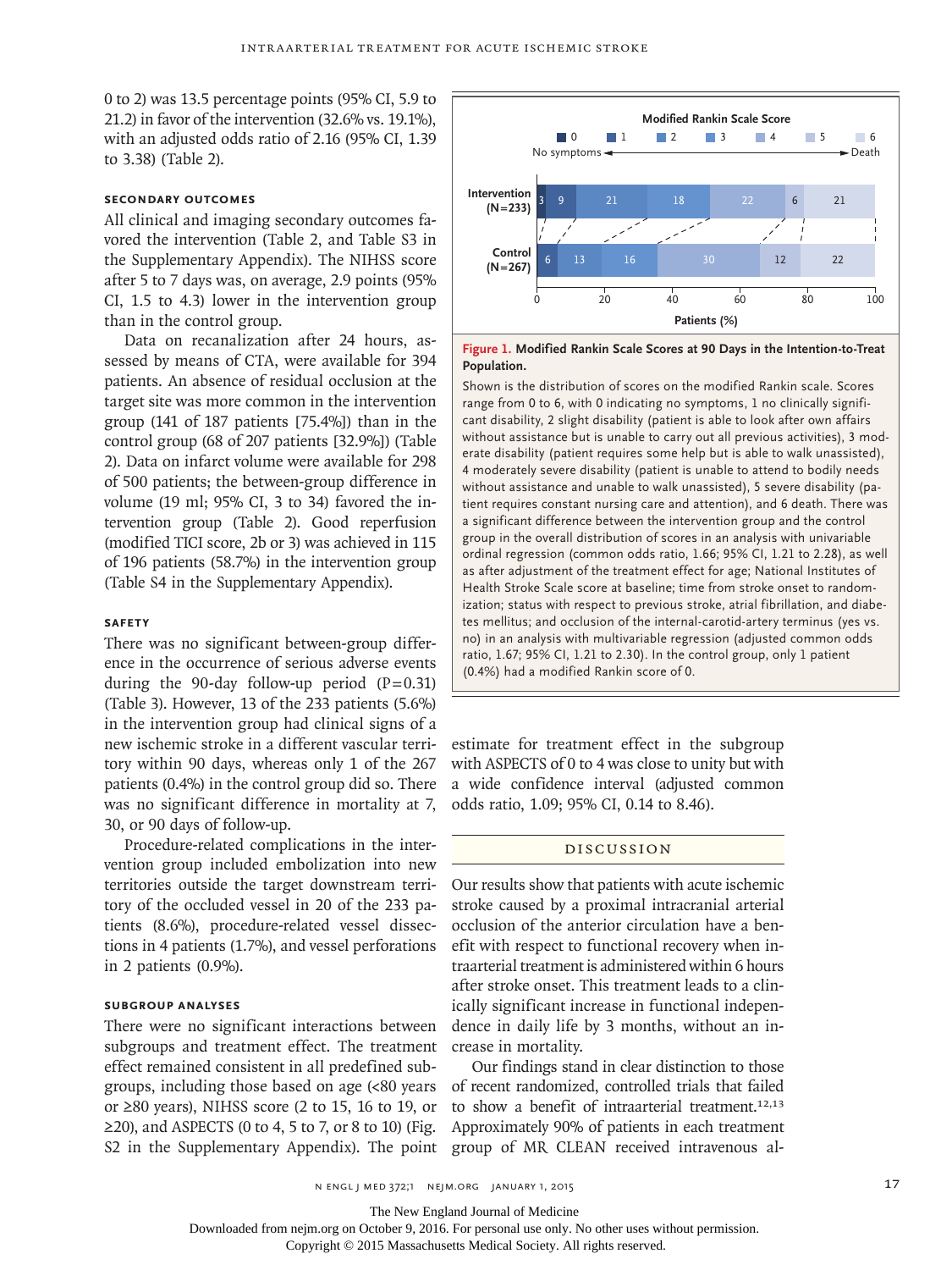| Table 3. Safety Variables and Serious Adverse Events within 90 Days<br>after Randomization. |                                    |                        |  |  |
|---------------------------------------------------------------------------------------------|------------------------------------|------------------------|--|--|
| Variable                                                                                    | <b>Intervention</b><br>$(N = 233)$ | Control<br>$(N = 267)$ |  |  |
|                                                                                             | no. of patients (%)                |                        |  |  |
| Safety variables                                                                            |                                    |                        |  |  |
| Death                                                                                       |                                    |                        |  |  |
| Within 7 days                                                                               | 27(11.6)                           | 33(12.4)               |  |  |
| Within 30 days                                                                              | 44 (18.9)                          | 49 (18.4)              |  |  |
| Hemicraniectomy                                                                             | 14(6.0)                            | 13(4.9)                |  |  |
| Serious adverse events*                                                                     |                                    |                        |  |  |
| Any serious adverse event                                                                   | 110 (47.2)                         | 113(42.3)              |  |  |
| Symptomatic intracerebral hemorrhage                                                        |                                    |                        |  |  |
| Any type                                                                                    | 18(7.7)                            | 17(6.4)                |  |  |
| Parenchymal hematoma <sup>+</sup>                                                           |                                    |                        |  |  |
| Type 1                                                                                      | $\mathbf 0$                        | 2(0.7)                 |  |  |
| Type 2                                                                                      | 14 (6.0)                           | 14(5.2)                |  |  |
| Hemorrhagic infarction:                                                                     |                                    |                        |  |  |
| Type 1                                                                                      | 1(0.4)                             | 0                      |  |  |
| Type 2                                                                                      | 1(0.4)                             | 1(0.4)                 |  |  |
| Subarachnoid hemorrhage                                                                     | 2(0.9)                             | 0                      |  |  |
| New ischemic stroke in a different<br>vascular territory                                    | 13(5.6)                            | 1(0.4)                 |  |  |
| Progressive ischemic stroke                                                                 | 46 (19.7)                          | 47 (17.6)              |  |  |
| Pneumonia                                                                                   | 25(10.7)                           | 41 (15.4)              |  |  |
| Other infection                                                                             | 16(6.9)                            | 9(3.4)                 |  |  |
| Cardiac ischemia                                                                            | 1(0.4)                             | 4(1.5)                 |  |  |
| Extracranial hemorrhage                                                                     | 0                                  | 2(0.7)                 |  |  |
| Allergic reaction                                                                           | 1(0.4)                             | $\mathbf{0}$           |  |  |
| Other complication                                                                          | 22 (9.4)                           | 33 (12.4)              |  |  |

\* Only first events of a type are listed. Patients having multiple events of one type were counted once.

† For parenchymal hematoma, type 1 was defined by one or more blood clots in 30% or less of the infarcted area with a mild space-occupying effect, and type 2 was defined by blood clots in more than 30% of the infarcted area with a clinically significant space-occupying effect.

‡ For hemorrhagic infarction, type 1 was defined by small petechiae along the margins of the infarction, and type 2 was defined by more confluent petechiae within the infarction area.

§ P<0.001.

teplase, making our cohort similar to that in the Interventional Management of Stroke (IMS) III trial, in which intravenous alteplase alone was compared with intravenous alteplase plus intraarterial treatment.12 However, in the IMS III trial, patients had to be enrolled and undergo randomization within 40 minutes after the start of intravenous alteplase. This requirement may have led to the inclusion of more patients who had a favorable response to intravenous alteplase than in MR CLEAN, which had a median time from the start of intravenous alteplase to randomization that was considerably longer than the maximum time in the IMS III trial. It is likely that intraarterial treatment will not alter the natural history of acute ischemic stroke in the absence of a proximal arterial occlusion. Unlike the IMS III trial and the Local versus Systemic Thrombolysis for Acute Ischemic Stroke (SYNTHESIS Expansion) trial,<sup>13</sup> MR CLEAN required a radiologically proven intracranial occlusion for study eligibility. When the IMS III trial was designed, the availability of CTA was still limited, and the presence of a proximal arterial occlusion was therefore uncertain in a subgroup of patients in that trial (47% of the study population). $12$ 

Our study benefited from the widespread availability of retrievable stents, which were used in 82% of the patients in the intervention group. These devices were recently shown to be superior to the first-generation Merci device for both revascularization and clinical outcomes.27,28

Previous trials have been criticized because investigators could have treated many patients outside the trials. This was reflected in the low recruitment rates in the IMS III trial and the Mechanical Retrieval and Recanalization of Stroke Clots Using Embolectomy (MR RESCUE) trial,14 which had an average enrollment of 1 to 2 patients per center per year. In contrast, all stroke centers in the Netherlands that provided intraarterial treatment during the execution of MR CLEAN participated in the trial, and from 2013 onward, reimbursement by insurance companies required participation in a trial.

Our trial had several limitations. First, randomization was slightly unbalanced, resulting in more patients in the control group than in the intervention group. This imbalance was the result of block size and multiple stratifications.

Second, the reperfusion rate in MR CLEAN (modified TICI score of 2b or 3, 58.7%) was relatively low as compared with the rates in recent case series, which were 80% or higher.<sup>29,30</sup> However, the rate of a modified TICI score of 2b or 3 in the IMS III trial was 23 to 44%, depending on the location of the occlusion. The two recently published phase 2 trials of retrievable stents showed reperfusion rates of 61% and 86%, but these rates were based on end points

18 **18** n engl j med 372;1 nejm.org january 1, 2015

The New England Journal of Medicine

Downloaded from nejm.org on October 9, 2016. For personal use only. No other uses without permission.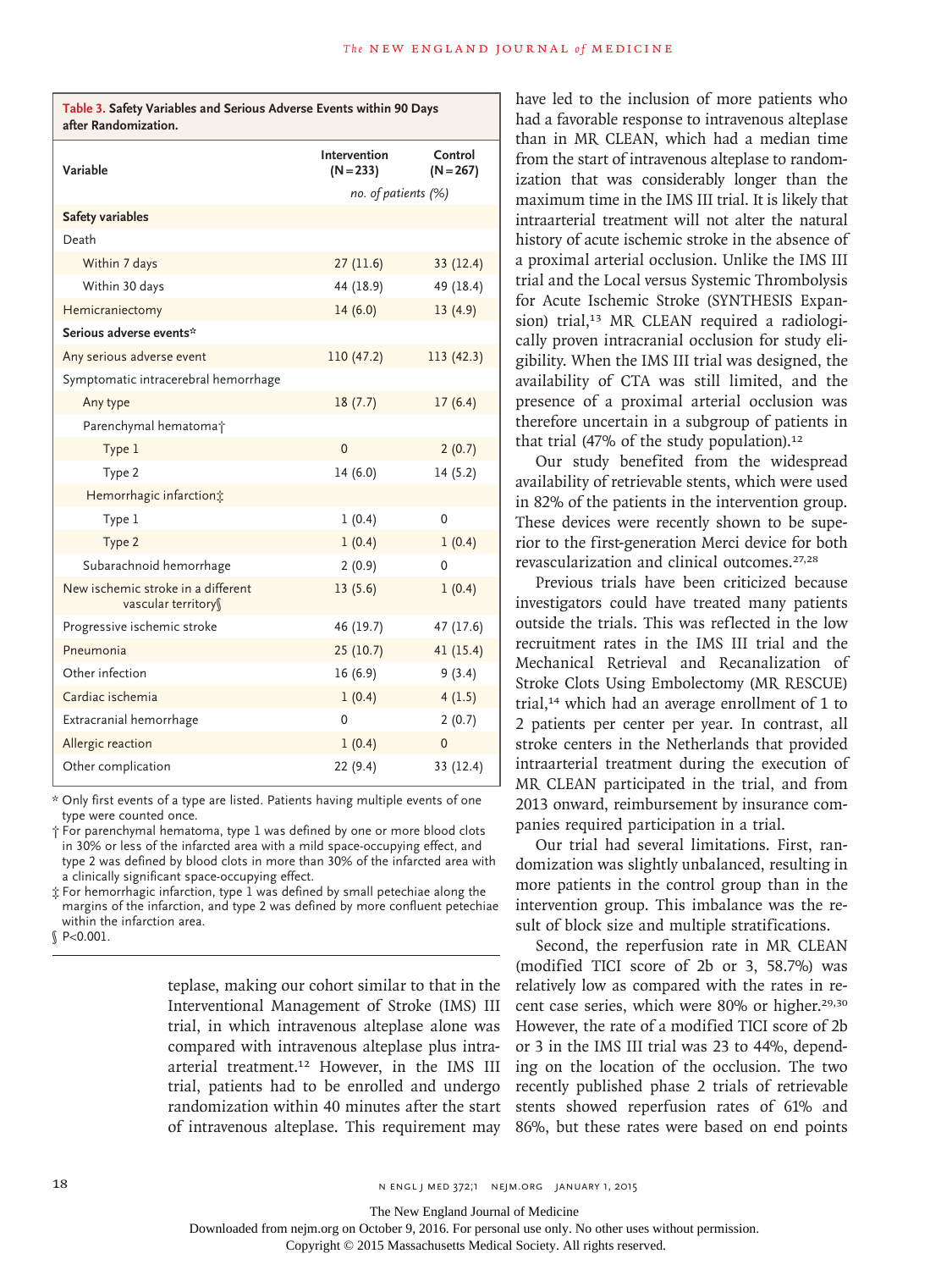of a modified TICI score of 2a to 3 and a Thrombolysis in Myocardial Ischemia score of 2 or 3, respectively.27,28 Differentiation between a modified TICI score of 2a and a score of 2b or 3 is difficult when lateral DSA images are not available. This applied to 15 patients in MR CLEAN, who were subsequently given a modified TICI score of 2a. This may have led to an underestimation of the actual reperfusion rate among patients with a modified TICI score of 2b or 3.

Third, despite the positive result of this trial, almost 9% of the patients in the intervention group had embolization into new vascular territories on DSA. A total of 30 patients (13%) assigned to intraarterial treatment also underwent a simultaneous second revascularization procedure (acute cervical carotid stenting), and this complexity needs to be considered when interpreting our trial results.

Fourth, a relatively low proportion of patients in the control group had a modified Rankin score of 0 to 2 at the 90-day follow-up assessment. This may be explained by our broad inclusion criteria, which allowed contraindications for intravenous alteplase, nonresponse to intravenous alteplase, octogenarians and even nonagenarians, and patients with extracranial internal-carotidartery occlusions or dissections. Taken together, this resulted in a population with a relatively poor prognosis at baseline. The advantage is a wide generalizability of our results.

Finally, although the outcome assessment was blinded, patients were aware of the treatmentgroup assignments, and this might have influenced their opinions about their health and functional condition. However, modified Rankin scores at 90 days were based on assessment by reviewers who were unaware of the treatment-group assignments, to avoid biased assessments, and the results of blinded assessments of neuroimaging corroborated our findings.

In conclusion, we found that intraarterial treatment in patients with acute ischemic stroke caused by a proximal intracranial occlusion of the anterior circulation was effective and safe when administered within 6 hours after stroke onset.

Supported by the Dutch Heart Foundation and by unrestricted grants from AngioCare Covidien/ev3, Medac/Lamepro, and Penumbra.

Dr. Yoo reports receiving grant support from Penumbra; Dr. Brouwer, lecture fees and fees for trial management from Stryker, lecture fees and fees for proctoring from BALT, lecture fees from Toshiba, teaching fees and fees for research and development from Codman/DePuy Synthes, and teaching fees from Sequent Medical; Dr. de Vries, consulting fees from Stryker and grant support from Covidien/ev3; and Dr. René van den Berg, consulting fees from Codman/DePuy Synthes. No other potential conflict of interest relevant to this article was reported.

Disclosure forms provided by the authors are available with the full text of this article at NEJM.org.

#### **Appendix**

The authors' affiliations are as follows: the Departments of Radiology (O.A.B., H.A.M., M.E.S.S., L.F.M.B., R.B., C.B.L.M.M.), Neurology (L.A.B., P.J.N., Y.B.W.E.M.R.), and Biomedical Engineering and Physics (H.A.M.), Academic Medical Center, the Departments of Neurology (M.C.V.) and Radiology (J.C.J.B.), VU Medical Center, and the Departments of Neurology (R.M.B.-V.) and Radiology (G.B.K.), Sint Lucas Andreas Hospital, Amsterdam, the Departments of Neurology (O.A.B., P.S.S.F., D.B., P.J.K., D.W.J.D.), Radiology (P.S.S.F., P.A.B., B.J.E., A.L.), and Public Health (H.F.L., E.W.S.), Erasmus University Medical Center, Rotterdam, the Department of Neurology, Maastricht University Medical Center and Cardiovascular Research Institute Maastricht (D.B., J.S., R.J.O.) and the Department of Radiology, Maastricht University Medical Center (W.H.Z.), Maastricht, the Departments of Neurology (W.J.S.) and Radiology (J.A.V.), Sint Antonius Hospital, Nieuwegein, the Departments of Neurology (M.J.H.W.) and Radiology (M.A.A.W.), Leiden University Medical Center, Leiden, the Departments of Neurology (J.H.) and Radiology (J.A.O.), Rijnstate Hospital, Arnhem, the Departments of Radiology (G.J.L.N.) and Neurology (J.B.), MC Haaglanden, and the Departments of Neurology (S.F.B.) and Radiology (L.C.D.), HAGA Hospital, The Hague, the Departments of Neurology (L.J.K.) and Radiology (R.H.L.), University Medical Center Utrecht, Utrecht, the Departments of Neurology (E.J.D.) and Neurosurgery (J.V.), and Radiology (S.F.M.J.), Radboud University Medical Center, Nijmegen, the Departments of Neurology (P.L.M.K.) and Radiology (W.J.J.R.), Sint Elisabeth Hospital, Tilburg, the Departments of Neurology

The New England Journal of Medicine

Downloaded from nejm.org on October 9, 2016. For personal use only. No other uses without permission.

The authors' full names and academic degrees are as follows: Olvert A. Berkhemer, M.D., Puck S.S. Fransen, M.D., Debbie Beumer, M.D., Lucie A. van den Berg, M.D., Hester F. Lingsma, Ph.D., Albert J. Yoo, M.D., Wouter J. Schonewille, M.D., Jan Albert Vos, M.D., Ph.D., Paul J. Nederkoorn, M.D., Ph.D., Marieke J.H. Wermer, M.D., Ph.D., Marianne A.A. van Walderveen, M.D., Ph.D., Julie Staals, M.D., Ph.D., Jeannette Hofmeijer, M.D., Ph.D., Jacques A. van Oostayen, M.D., Ph.D., Geert J. Lycklama à Nijeholt, M.D., Ph.D., Jelis Boiten, M.D., Ph.D., Patrick A. Brouwer, M.D., Bart J. Emmer, M.D., Ph.D., Sebastiaan F. de Bruijn, M.D., Ph.D., Lukas C. van Dijk, M.D., L. Jaap Kappelle, M.D., Ph.D., Rob H. Lo, M.D., Ewoud J. van Dijk, M.D., Ph.D., Joost de Vries, M.D., Ph.D., Paul L.M. de Kort, M.D., Ph.D., Willem Jan J. van Rooij, M.D., Ph.D., Jan S.P. van den Berg, M.D., Ph.D., Boudewijn A.A.M. van Hasselt, M.D., Leo A.M. Aerden, M.D., Ph.D., René J. Dallinga, M.D., Marieke C. Visser, M.D., Ph.D., Joseph C.J. Bot, M.D., Ph.D., Patrick C. Vroomen, M.D., Ph.D., Omid Eshghi, M.D., Tobien H.C.M.L. Schreuder, M.D., Roel J.J. Heijboer, M.D., Koos Keizer, M.D., Ph.D., Alexander V. Tielbeek, M.D., Ph.D., Heleen M. den Hertog, M.D., Ph.D., Dick G. Gerrits, M.D., Renske M. van den Berg-Vos, M.D., Ph.D., Giorgos B. Karas, M.D., Ewout W. Steyerberg, M.D., Ph.D., H. Zwenneke Flach, M.D., Henk A. Marquering, Ph.D., Marieke E.S. Sprengers, M.D., Ph.D., Sjoerd F.M. Jenniskens, M.D., Ph.D., Ludo F.M. Beenen, M.D., René van den Berg, M.D., Ph.D., Peter J. Koudstaal, M.D., Ph.D., Wim H. van Zwam, M.D., Ph.D., Yvo B.W.E.M. Roos, M.D., Ph.D., Aad van der Lugt, M.D., Ph.D., Robert J. van Oostenbrugge, M.D., Ph.D., Charles B.L.M. Majoie, M.D., Ph.D., and Diederik W.J. Dippel, M.D., Ph.D.